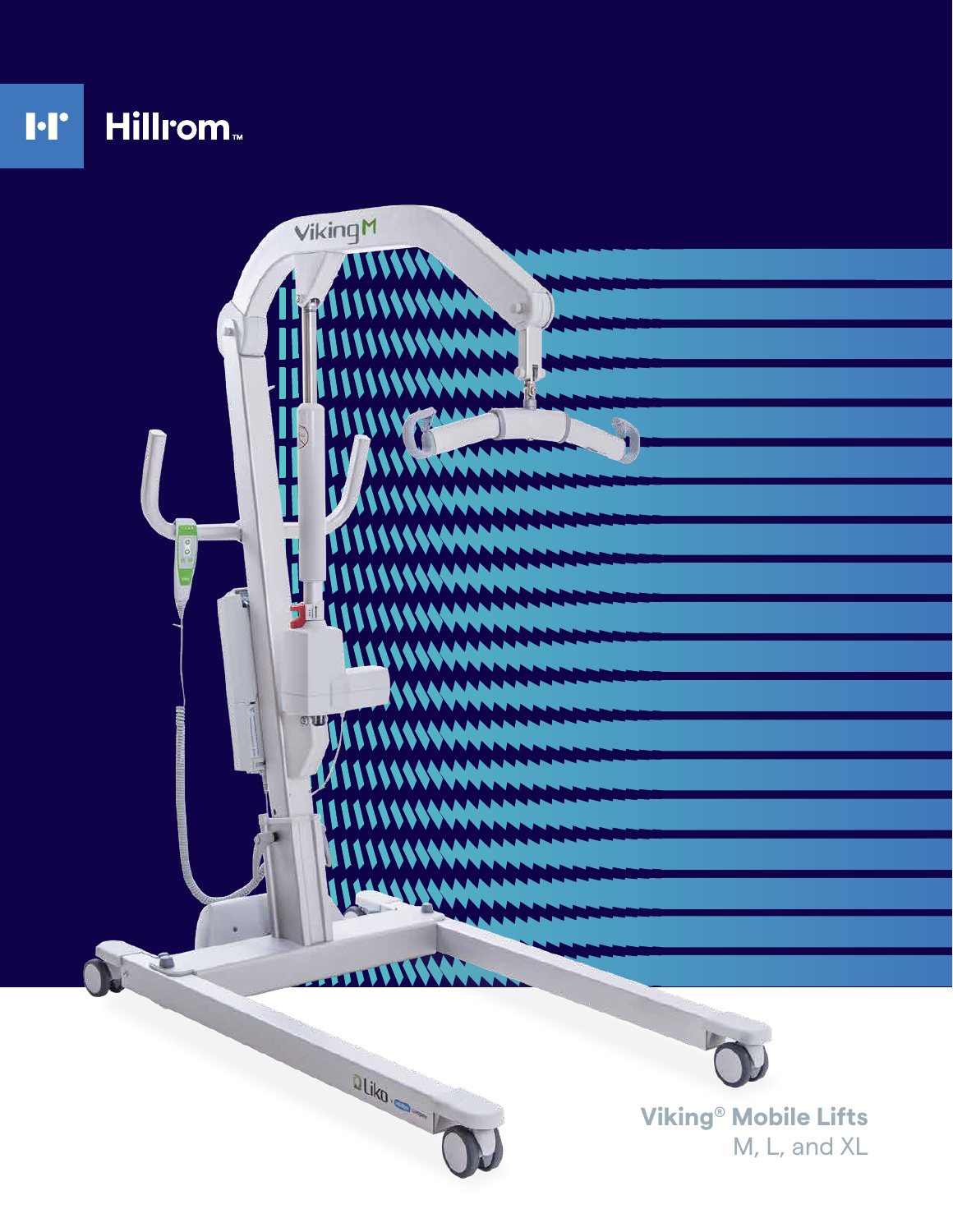# SAFE PATIENT HANDLING & **MOBILITY** CALLS FOR A PATIENT-**CENTERED** APPROACH

**Every day, you tailor care and support for each of your unique patients. What if your equipment could do the same?**

**With the Viking ® lifts from Hillrom, you can choose just the right lift for each scenario, and rest assured you'll receive a consistent, high-quality experience.**

**Available in a variety of sizes and lifting capacities, there is a Viking lift for virtually every need.**

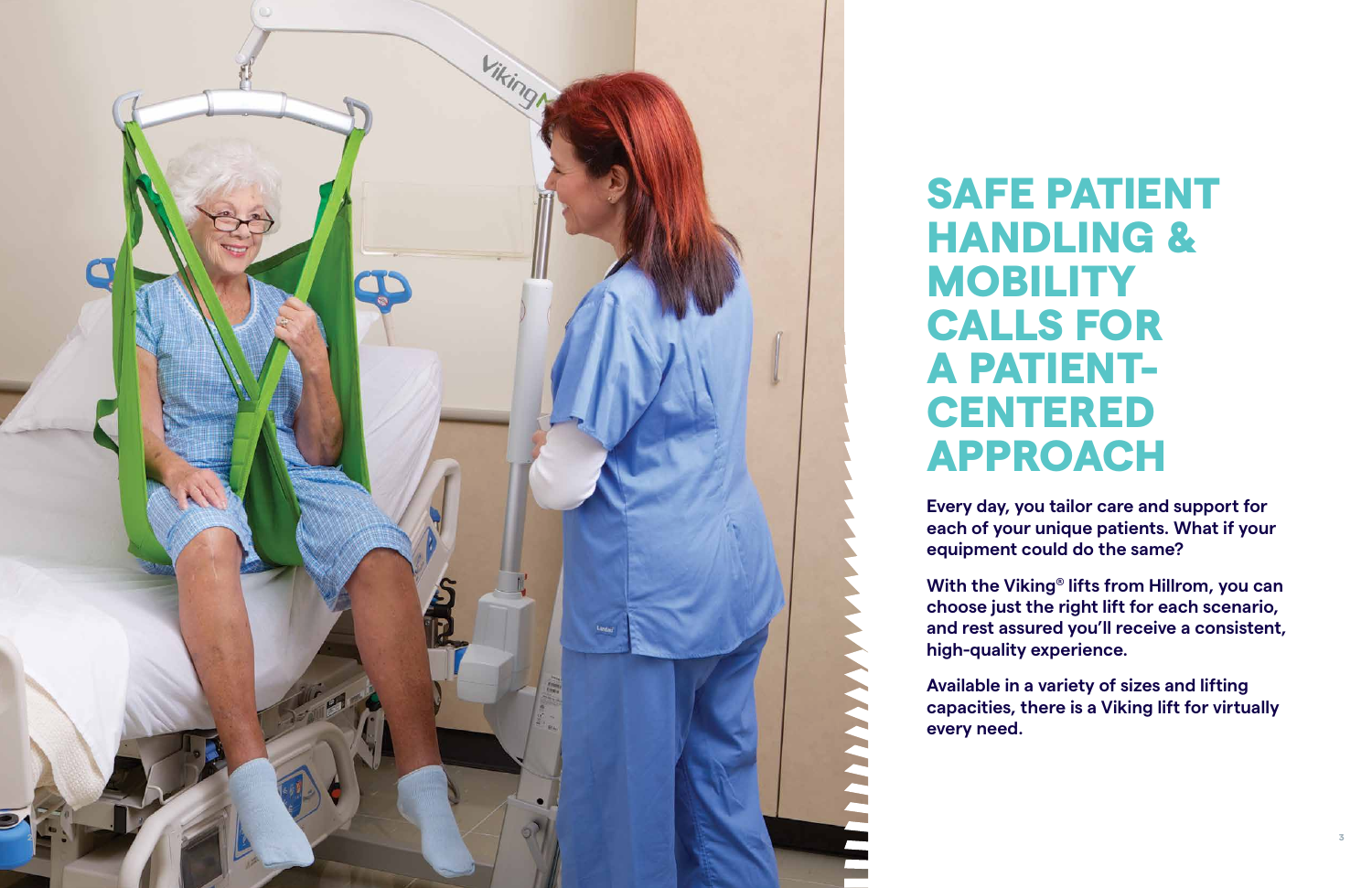#### **EASY TO USE**

- **Intuitive user display includes lift** count, service required, battery usage and overload indicator
- . Optional Quick-Release Hook System™ makes it easy to change slingbars or add a scale
- **Ergonomic hand control is easy** to attach and access from the maneuvering handles
- **Two lift speeds support a variety** of controlled lifting needs (Viking L and XL only)

#### **LIGHTWEIGHT AND MOBILE**

- . Lightweight design helps you bring support directly to your patient when and where they need it
- . Optional armrests support patients while they walk
- **Large casters roll easily and are** easy to clean

### **DESIGNED FOR SAFETY**

- . Safe working loads of up to 300 kg / 660 lbs help you lift even your heaviest patients
- Outer Tube™ actuator protection gives added safety
- **E.** Accessories like slings, slingbars and scales help you adapt the lift for different needs — and can be used across all three models

**Viking** 

 $10<sup>7</sup>$ 

## **Viking® M Mobile Lift**

Compact and designed for your most common lifting needs.

**Safe working load:** 205 kg / 450 lbs

### **Viking® L Mobile Lift**

A cost-effective solution for larger patient populations.

**Safe working load:** 250 kg / 550 lbs

## UNIQUE SUPPORT FOR EVERY PATIENT

### **Viking® XL Mobile Lift**

Powerful enough to support even your largest patients.

**Safe working load:** 300 kg / 660 lbs

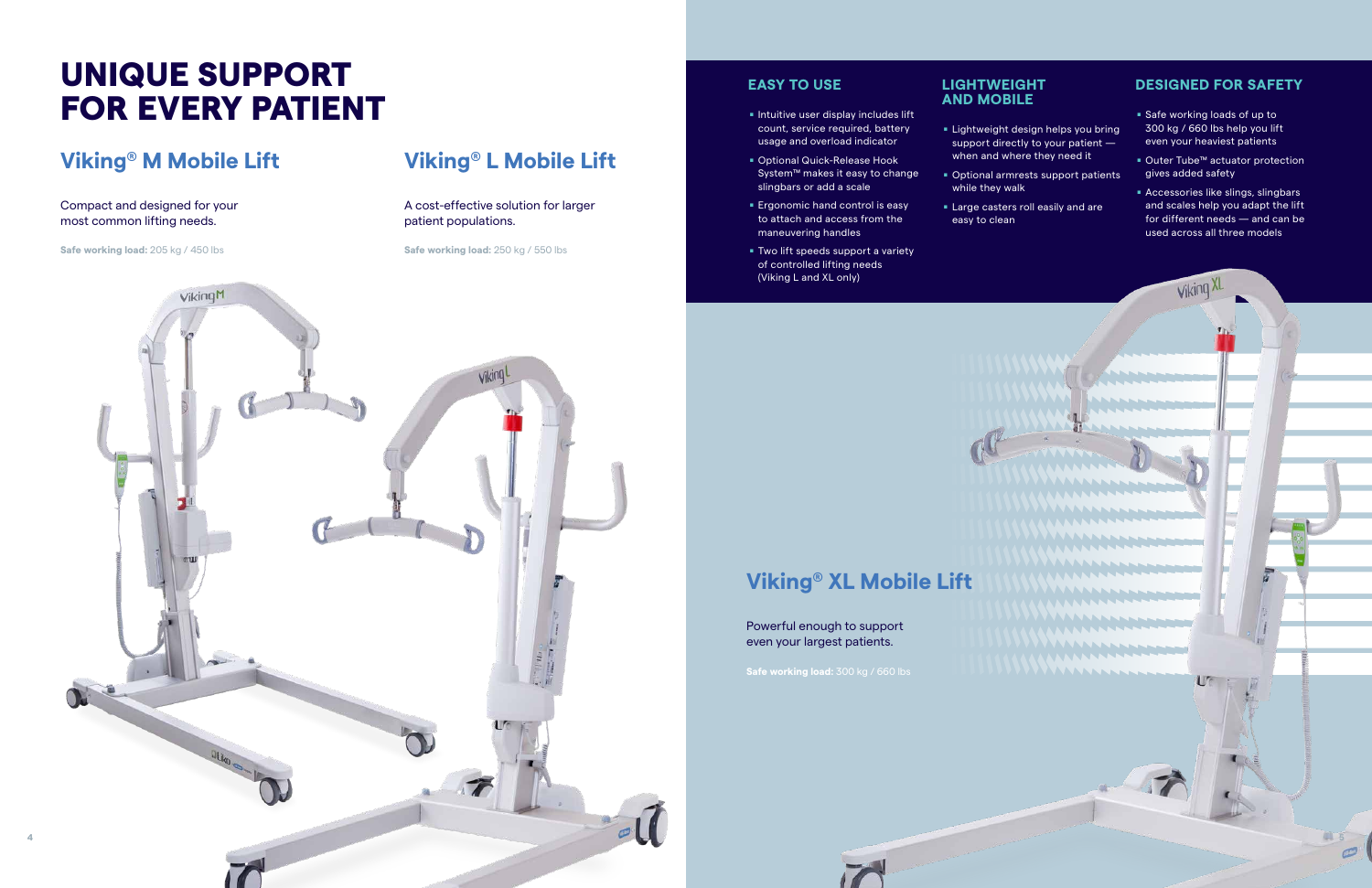#### VIKING® MOBILE LIFTS TECHNICAL SPECIFICATIONS

|                                                                                                                                          | <b>Viking M Lift</b>                                                                                                                            | <b>Viking L Lift</b>                                                                                                                           | <b>Viking XL Lift</b>                                                                                                                          |
|------------------------------------------------------------------------------------------------------------------------------------------|-------------------------------------------------------------------------------------------------------------------------------------------------|------------------------------------------------------------------------------------------------------------------------------------------------|------------------------------------------------------------------------------------------------------------------------------------------------|
| <b>Product Number</b>                                                                                                                    | 2040045                                                                                                                                         | 2040044                                                                                                                                        | 2040043                                                                                                                                        |
| <b>Maximum Load</b>                                                                                                                      | 205 kg / 450 lbs                                                                                                                                | 250 kg / 550 lbs                                                                                                                               | 300 kg / 660 lbs                                                                                                                               |
| Weight                                                                                                                                   | 30 kg / 66 lbs                                                                                                                                  | 36.7 kg / 81 lbs                                                                                                                               | 39.9 kg / 88 lbs                                                                                                                               |
| Height                                                                                                                                   | 1340 - 2020 mm / 53" - 79.5"                                                                                                                    | 1390 - 2030 mm / 54.7" - 80"                                                                                                                   | 1500 - 2110 mm / 59.1" - 83.1"                                                                                                                 |
| Base<br>Height<br>Length<br>Width<br>Expansion                                                                                           | 106.6 mm / 4.2"<br>1230 mm / 48.4"<br>690 - 1110 mm / 27.2" - 43.3"<br>Electric                                                                 | 140 mm / 5.5"<br>1360 mm / 53.5"<br>695 - 1070 mm / 27.4" - 42.1"<br>Electric                                                                  | 140 mm / 5.5"<br>1420 mm / 55.9"<br>815 - 1130 mm / 32.1" - 44.5"<br>Electric                                                                  |
| <b>Casters</b><br>Front<br>Rear                                                                                                          | 75 mm / 3" twin<br>75 mm / 3" twin                                                                                                              | 100 mm / 4" twin<br>75mm / 3" twin<br>125 mm / 5" twin<br>100 mm / 4" twin                                                                     | 100 mm / 4" twin<br>75mm / 3" twin<br>125 mm / 5" twin<br>100 mm / 4" twin                                                                     |
| <b>Control Box</b><br>Audible low battery signal<br>Service Information<br>Lift counter<br>Overload indicator<br>Battery power indicator | When $<$ 25% power remains <sup><math>1,2</math></sup><br>Displayed<br>Displayed<br>Displayed <sup>2</sup><br>Displayed <sup>2</sup>            | When $<$ 25% power remains <sup><math>1,2</math></sup><br><b>Displayed</b><br>Displayed<br>Displayed <sup>2</sup><br>Displayed <sup>2</sup>    | When $<$ 25% power remains <sup><math>1,2</math></sup><br>Displayed<br>Displayed<br>Displayed <sup>2</sup><br>Displayed <sup>2</sup>           |
| Lifting Speed<br>(without load)                                                                                                          | 36 mm / 1.4" per sec                                                                                                                            | 23 mm / 0.9" per sec and<br>17mm / 0.7" per sec                                                                                                | 23 mm / 0.9" per sec and<br>17mm / 0.7" per sec                                                                                                |
| <b>Maximum Lifting Height</b>                                                                                                            | 1790 mm / 70.5"                                                                                                                                 | 1790 mm / 70.5"                                                                                                                                | 1910 mm / 75.2"                                                                                                                                |
| <b>Lifting Interval</b>                                                                                                                  | 1270 mm / 50"                                                                                                                                   | 1330 mm / 52.4"                                                                                                                                | 1370 mm / 54"                                                                                                                                  |
| <b>Emergency Lowering</b>                                                                                                                | Electric and manual                                                                                                                             | Electric and manual                                                                                                                            | Electric and manual                                                                                                                            |
| <b>Sound Level</b>                                                                                                                       | 46 dbA                                                                                                                                          | 51 dbA                                                                                                                                         | 51 dbA                                                                                                                                         |
| <b>Battery</b>                                                                                                                           | Lithium ion or Lead-acid gel                                                                                                                    | Lithium ion or Lead-acid gel                                                                                                                   | Lithium ion or Lead-acid gel                                                                                                                   |
| <b>Charger Options</b>                                                                                                                   | Built-in and Wall unit                                                                                                                          | <b>Built-in and Wall unit</b>                                                                                                                  | Built-in and Wall unit                                                                                                                         |
| <b>Hand Control</b>                                                                                                                      | Wired                                                                                                                                           | Wired                                                                                                                                          | Wired                                                                                                                                          |
| <b>Protection Class</b>                                                                                                                  | IPX4                                                                                                                                            | IPX4                                                                                                                                           | IPX4                                                                                                                                           |
| <b>Material</b>                                                                                                                          | Aluminum                                                                                                                                        | Aluminum                                                                                                                                       | Aluminum                                                                                                                                       |
| <b>Slingbar Standard</b>                                                                                                                 | Universal 450 Slingbar                                                                                                                          | Universal 450 Slingbar                                                                                                                         | Universal TwinBar 670                                                                                                                          |
| <b>ACCESSORIES</b>                                                                                                                       |                                                                                                                                                 |                                                                                                                                                |                                                                                                                                                |
|                                                                                                                                          | LikoScale™ 350, 200 <sup>3</sup> , 400 <sup>3</sup><br>Slingbar Cover Paddy<br>Quick-Release Hook<br>Armrest<br>Lift Stretcher:<br>OctoStretch™ | LikoScale™ 350, 400 <sup>3</sup><br>Slingbar Cover Paddy<br>Quick-Release Hook<br>Armrest<br>Lift Stretchers:<br>FlexoStretch™<br>OctoStretch™ | LikoScale™ 350, 400 <sup>3</sup><br>Slingbar Cover Paddy<br>Quick-Release Hook<br>Armrest<br>Lift Stretchers:<br>FlexoStretch™<br>OctoStretch™ |

LikoStretch 600 IC™

<sup>1</sup>A buzzer will sound when pressing a push button on the hand control. <sup>2</sup> Also displayed on the hand control.

LikoStretch 600 IC™

## The Support You Need, When and Where You Need It

As your patients move along the mobility continuum and throughout different care settings, their lifting needs change as well. We designed the Viking line of mobile lifts to accommodate virtually all of them giving you the support you need, every time.

#### **LIFTING TO AND FROM BED OR CHAIR**



**TREATMENT AND REPOSITIONING**



#### **LIFTING FROM THE FLOOR**



#### **AMBULATION AND GAIT TRAINING SUPPORT**